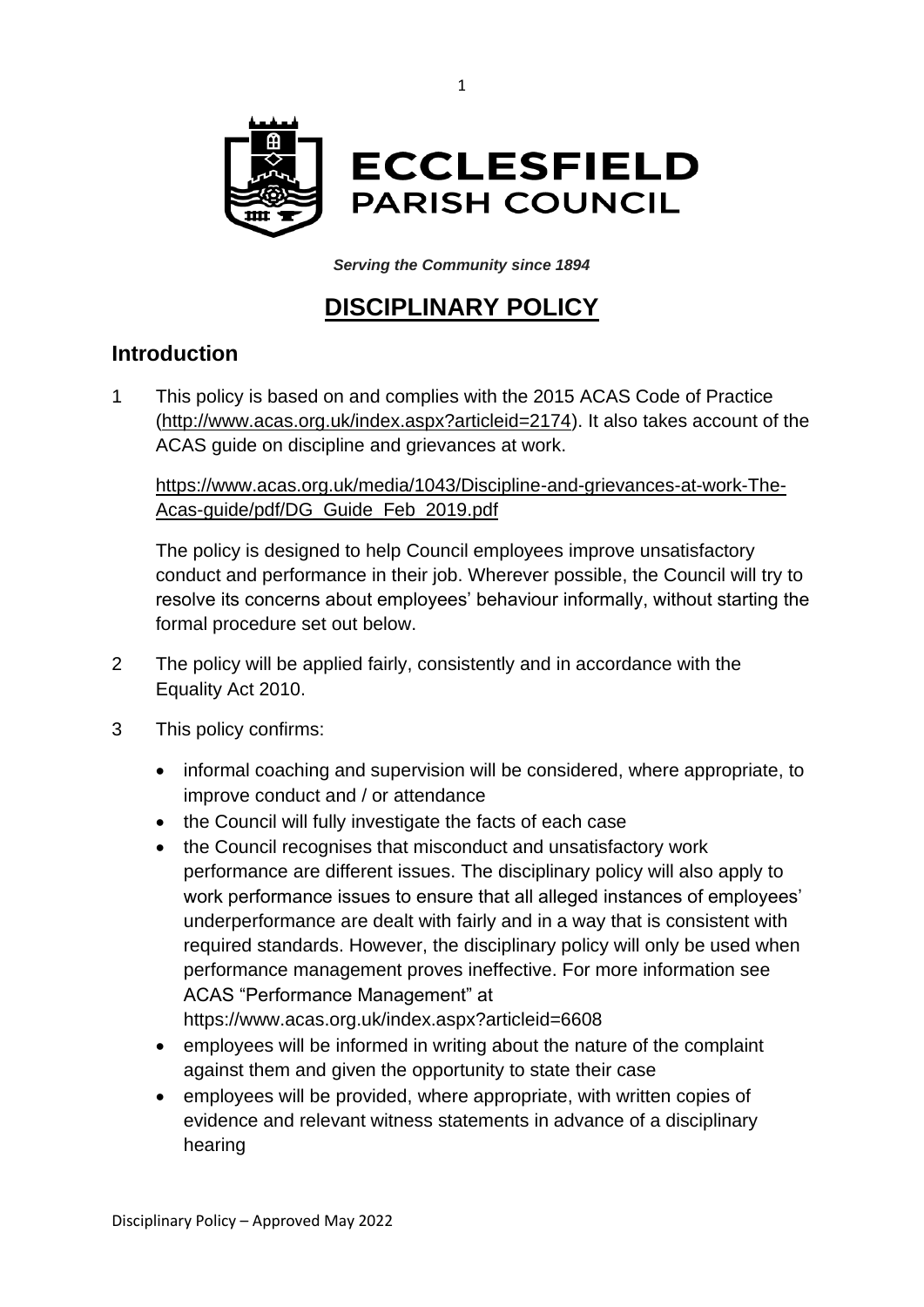- employees may be accompanied or represented by a companion a workplace colleague, a trade union representative or a trade union official at any investigatory, disciplinary or appeal meeting. The companion is permitted to address such meetings, to put the employee's case and confer with the employee. The companion cannot answer questions put to the employee, address the meeting against the employee's wishes or prevent the employee from explaining his/her case
- the Council will give employees reasonable notice of any meetings in this procedure. Employee must make all reasonable efforts to attend. Failure to attend any meeting may result in it going ahead and a decision being taken. An employee who does not attend a meeting will be given the opportunity to be represented and to make written submissions
- if the employee's companion is not available for the proposed date of the meeting, the employee can request a postponement and can propose an alternative date that is within five working days of the original meeting date unless it is unreasonable not to propose a later date
- any changes to specified time limits in the Council's procedure must be agreed by the employee and the Council
- information about an employee's disciplinary matter will be restricted to those involved in the disciplinary process. A record of the reason for disciplinary action and the action taken by the Council is confidential to the employee. The employee's disciplinary records will be held by the Council in accordance with the General Data Protection Regulation (GDPR)
- audio or video recordings of the proceedings at any stage of the disciplinary procedure are prohibited, unless agreed by all affected parties as a reasonable adjustment that takes account of an employee's medical condition
- employees have the right to appeal against any disciplinary decision. The appeal decision is final
- if an employee who is already subject to the Council's disciplinary procedure raises a grievance, the grievance will normally be heard after the completion of the disciplinary procedure
- disciplinary action taken by the Council can include a written warning, final written warning or dismissal
- this procedure may be implemented at any stage if the employee's alleged misconduct warrants this
- except for gross misconduct when an employee may be dismissed without notice, the Council will not dismiss an employee on the first occasion that it decides there has been misconduct
- if an employee is suspended following allegations of misconduct, it will be on full pay and only for such time as is necessary. Suspension is not a disciplinary sanction. The Council will write to the employee to confirm any period of suspension and the reasons for it,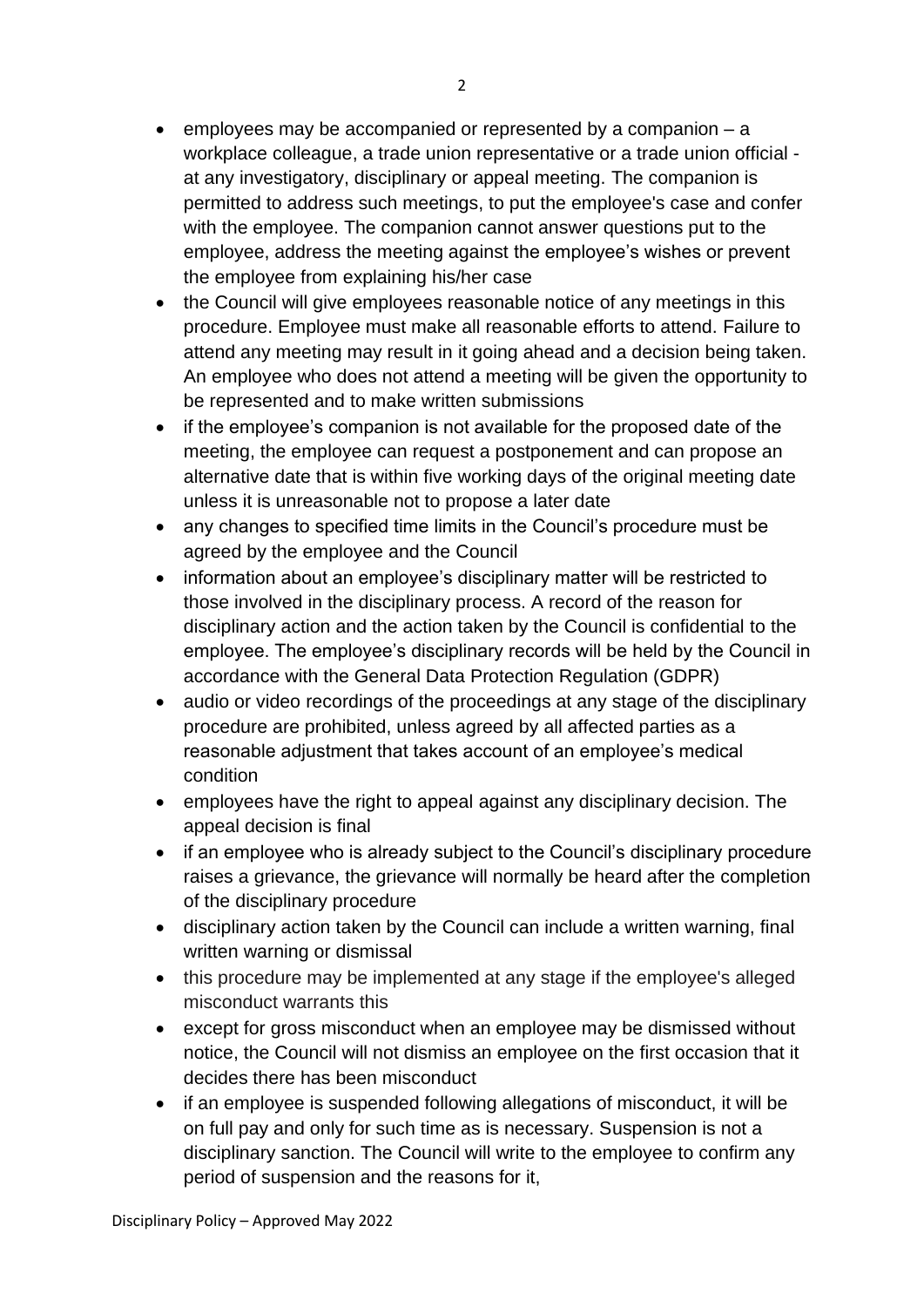• the Council may consider mediation at any stage of the disciplinary procedure where appropriate (for example where there have been communication breakdowns or allegations of bullying or harassment). Mediation is a dispute resolution process that requires the consent of affected parties

# **Examples of Misconduct**

- 4 Misconduct is employee behaviour that can lead to the employer taking disciplinary action. The following list contains some examples of misconduct: The list is not exhaustive.
	- unauthorised absence
	- poor timekeeping
	- misuse of the Council's resources and facilities including telephone, email and internet
	- inappropriate behaviour
	- refusal to follow reasonable instructions
	- breach of health and safety rules.

#### **Examples of Gross Misconduct**

- 5 Gross misconduct is misconduct that is so serious that it is likely to lead to dismissal without notice. The following list contains some examples of gross misconduct: The list is not exhaustive
	- bullying, discrimination and harassment
	- incapacity at work because of alcohol or drugs
	- violent behaviour
	- fraud or theft
	- gross negligence
	- gross insubordination
	- serious breaches of council policies and procedures e.g. the Health and Safety Policy, Equality and Diversity Policy, Data Protection Policy and any policies regarding the use of information technology
	- serious and deliberate damage to property
	- use of the internet or email to access pornographic, obscene or offensive material
	- disclosure of confidential information.

#### **Suspension**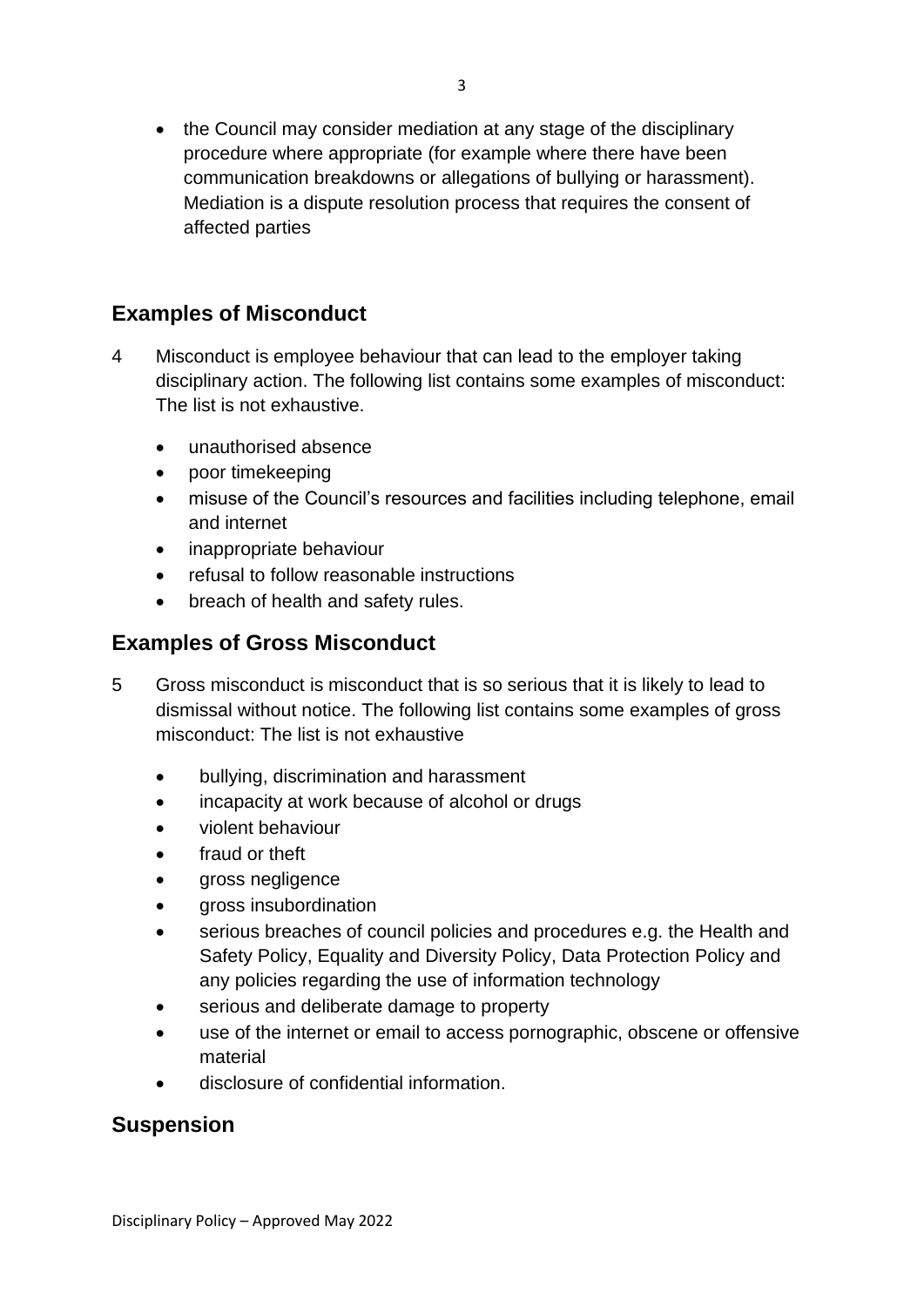- 6 If allegations of gross misconduct or serious misconduct are made, the Council may suspend the employee while further investigations are carried out. Suspension will be on full pay. Suspension does not imply any determination of guilt or innocence, as it is merely a measure to enable further investigation.
- 7 While on suspension, the employee is required to be available during normal hours of work in the event that the Council needs to make contact. The employee must not contact or attempt to contact or influence anyone connected with the investigation in any way or to discuss this matter with any other employee or Councillor.
- 8 The employee must not attend work. The Council will make arrangements for the employee to access any information or documents required to respond to any allegations.

### **Examples of Unsatisfactory Work Performance**

- 9 The following list contains some examples of unsatisfactory work performance: The list is not exhaustive.
	- inadequate application of management instructions/office procedures
	- inadequate IT skills
	- unsatisfactory management of staff
	- unsatisfactory communication skills.

### **The Procedure**

10 Preliminary enquiries*.* The Council may make preliminary enquiries to establish the basic facts of what has happened in order to understand whether there may be a case to answer under the disciplinary procedure.

If the employee's manager believes there may be a disciplinary case to answer, the Council may initiate a more detailed investigation undertaken to establish the facts of a situation or to establish the perspective of others who may have witnessed misconduct.

11 Informal Procedures. Where minor concerns about conduct become apparent, it is the manager's responsibility to raise this with the employee and clarify the improvements required. A file note will be made and kept by the manager. The informal discussions are not part of the formal disciplinary procedure. If the conduct fails to improve, or if further matters of conduct become apparent, the manager may decide to formalise the discussions and invite the employee to a first stage disciplinary hearing.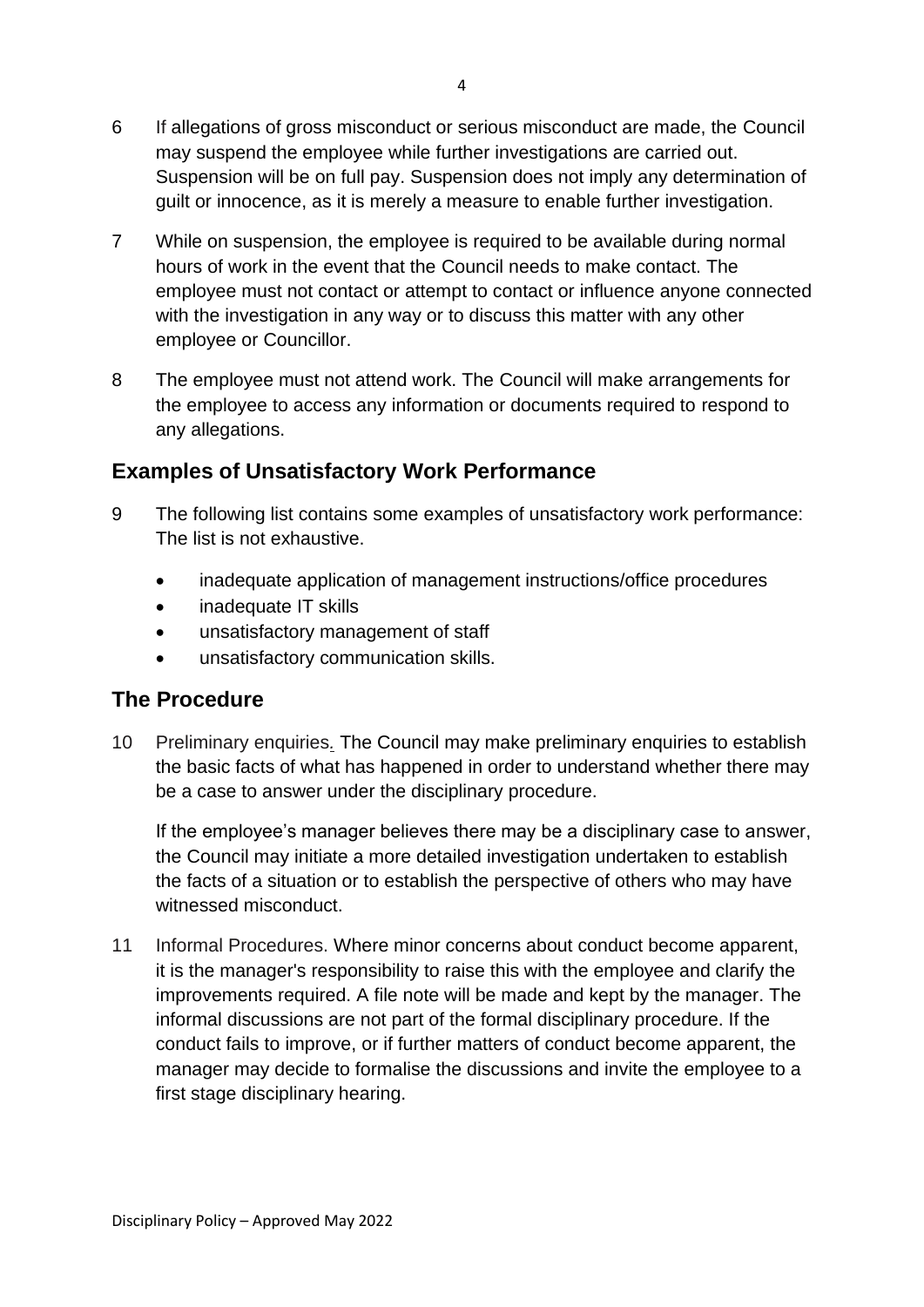### **Disciplinary Investigation**

- 12 A formal disciplinary investigation may sometimes be required to establish the facts and whether there is a disciplinary case to answer.
- 13 If a formal disciplinary investigation is required, the Council's staffing committee will appoint an Investigator who will be responsible for undertaking a factfinding exercise to collect all relevant information. The Investigator will be independent and will normally be a Councillor. If the staffing committee considers that there are no Councillors who are independent (for example, because they all have direct involvement in the allegations about the employee), it will appoint someone from outside the Council. The Investigator will be appointed as soon as possible after the allegations have been made. The staffing committee will inform the Investigator of the terms of reference of the investigation. The terms of reference should specify:
	- the allegations or events that the investigation is required to examine
	- whether a recommendation is required
	- how the findings should be presented. For example, an investigator will often be required to present the findings in the form of a written report
	- who the findings should be reported to and who to contact for further direction if unexpected issues arise or advice is needed.
- 14 The Investigator will be asked to submit their findings within 20 working days of appointment where possible. In cases of alleged unsatisfactory performance or of allegations of minor misconduct, the appointment of an investigator may not be necessary, and the Council may decide to commence disciplinary proceedings at the next stage - the disciplinary meeting (see paragraph 22).
- 15 The staffing committee will notify the employee in writing of the alleged misconduct and details of the person undertaking the investigation. The employee may be asked to meet an investigator as part of the disciplinary investigation. The employee will be given sufficient notice of the meeting with the Investigator so that he/she has reasonable time to prepare for it. The letter will explain the investigatory process and that the meeting is part of that process. The employee will be provided with a copy of the Council's disciplinary procedure. The Council will also inform the employee that when he/she meets with the Investigator, he/she will have the opportunity to comment on the allegations of misconduct.
- 16 Employees may be accompanied or represented by a workplace colleague, a trade union representative or a trade union official at any investigatory meeting.
- 17 If there are other persons (e.g. employees, Councillors, members of the public or the Council's contractors) who can provide relevant information, the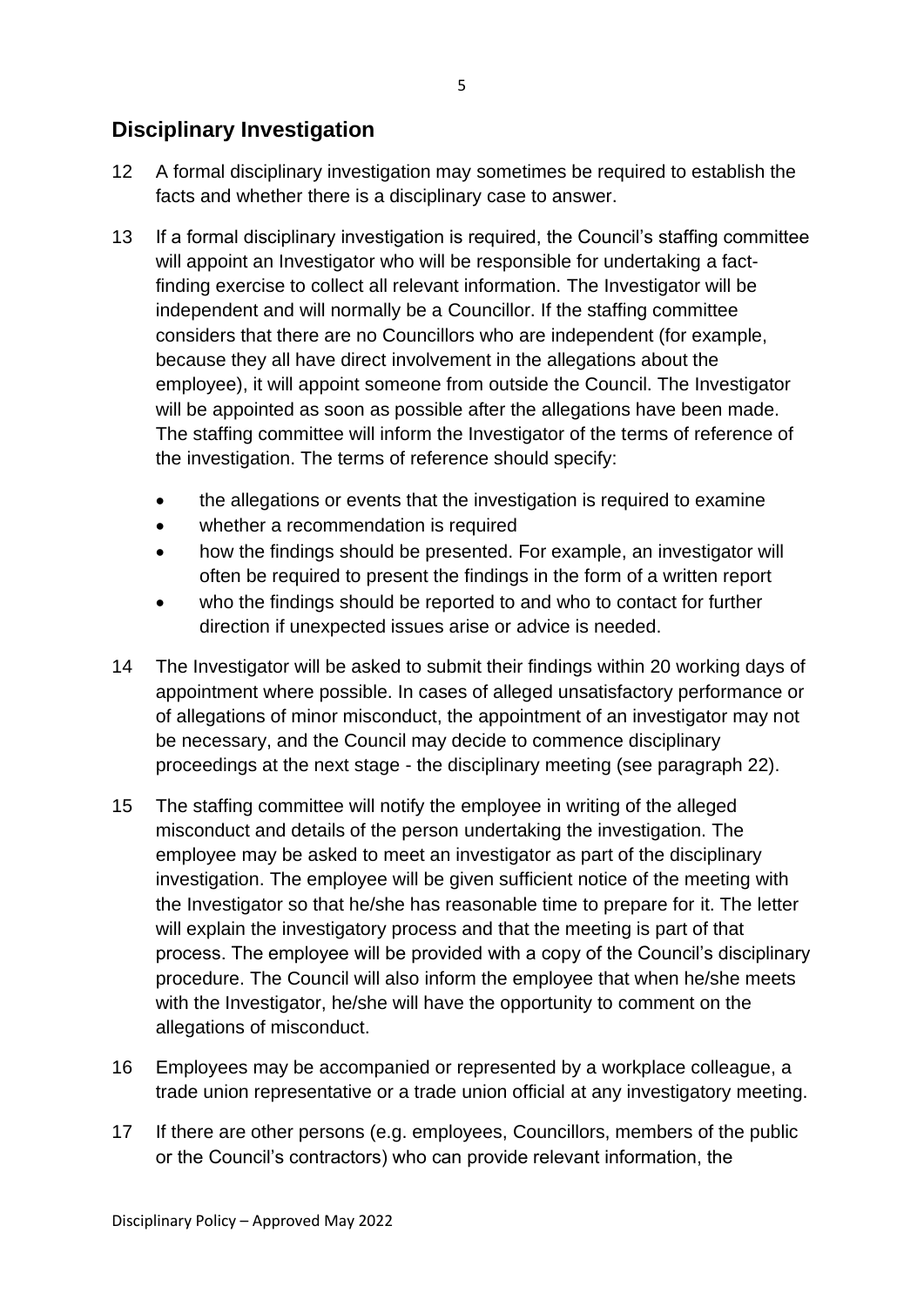Investigator should try to obtain it from them in advance of the meeting with the employee.

- 18 The Investigator has no authority to take disciplinary action. His/her role is to establish the facts of the case as quickly as possible and prepare a report that recommends to the staffing committee whether or not disciplinary action should be considered under the policy.
- 19 The Investigator's report will contain his/her recommendations and the findings on which they were based. He/she will recommend either:
	- the employee has no case to answer and there should no further action under the Council's disciplinary procedure
	- the matter is not serious enough to justify further use of the disciplinary procedure and can be dealt with informally or
	- the employee has a case to answer and a formal hearing should be convened under the Council's disciplinary procedure.
- 20 The Investigator will submit the report to the staffing committee which will decide whether further action will be taken.
- 21 If the Council decides that it will not take disciplinary action, it may consider whether mediation would be appropriate in the circumstances.

# **The Disciplinary Meeting**

- 22 If the staffing committee decides that there is a case to answer, it will appoint a staffing sub-committee of three councillors, to formally hear the allegations. The staffing sub-committee will appoint a Chairman from one of its members. The Investigator shall not sit on the sub-committee.
- 23 No Councillor with direct involvement in the matter shall be appointed to the sub-committee. The employee will be invited, in writing, to attend a disciplinary meeting. The sub–committee's letter will confirm the following:
	- the names of its Chairman and other two members
	- details of the alleged misconduct, its possible consequences and the employee's statutory right to be accompanied at the meeting
	- a copy of the information provided to the sub-committee which may include the investigation report, supporting evidence and a copy of the Council's disciplinary procedure
	- the time and place for the meeting. The employee will be given reasonable notice of the hearing so that he /she has sufficient time to prepare for it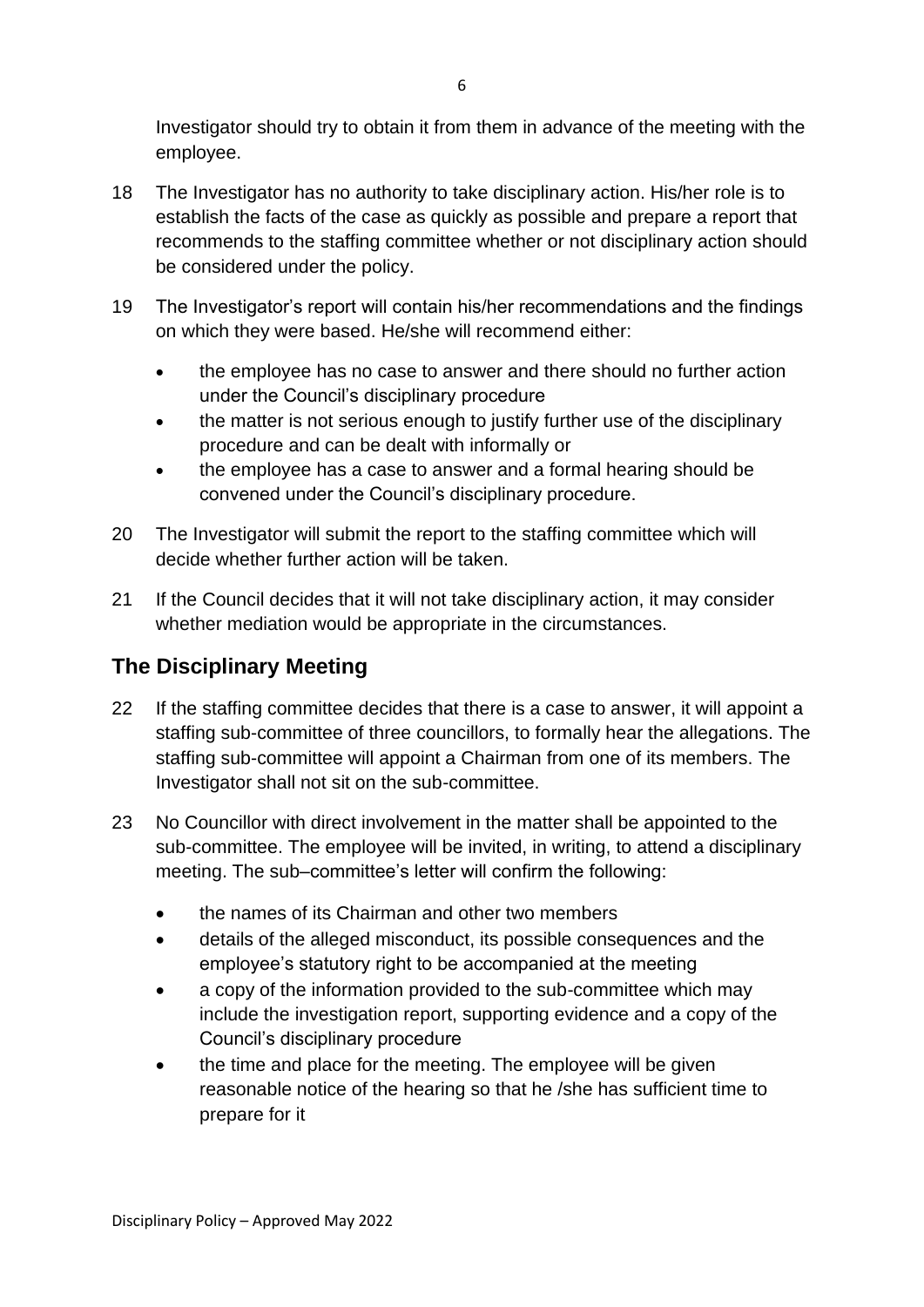- that witnesses may attend on the employee's and the Council's behalf and that both parties should inform each other of their witnesses' names at least two working days before the meeting
- that the employee may be accompanied by a companion a workplace colleague, a trade union representative or a trade union official

The purpose of the disciplinary meeting hearing is for the allegations to be put to the employee and then for the employee to give their perspective. It will be conducted as follows:

- the Chairman will introduce the members of the sub-committee to the employee and explain the arrangements for the hearing
- the Chairman will set out the allegations and invite the Investigator to present the findings of the investigation report (if there has been a previous investigation)
- the Chairman will invite the employee to present their account
- the employee (or the companion) will set out his/her case and present evidence (including any witnesses and/or witness statements)
- any member of the sub-committee and the employee (or the companion) may question the Investigator and any witness
- the employee (or companion) will have the opportunity to sum up
- 24 The Chairman will provide the employee with the sub-committee's decision with reasons, in writing, within five working days of the meeting. The Chairman will also notify the employee of the right to appeal the decision.
- 25 The disciplinary meeting may be adjourned to allow matters that were raised during the meeting to be further investigated by the sub-committee.

# **Disciplinary Action**

26 If the sub-committee decides that there should be disciplinary action, it may be any of the following:

First written warning

If the employee's conduct has fallen beneath acceptable standards, a first written warning will be issued. A first written warning will set out:

- the reason for the written warning, the improvement required (if appropriate) and the time period for improvement
- that further misconduct/failure to improve will result in more serious disciplinary action
- the employee's right of appeal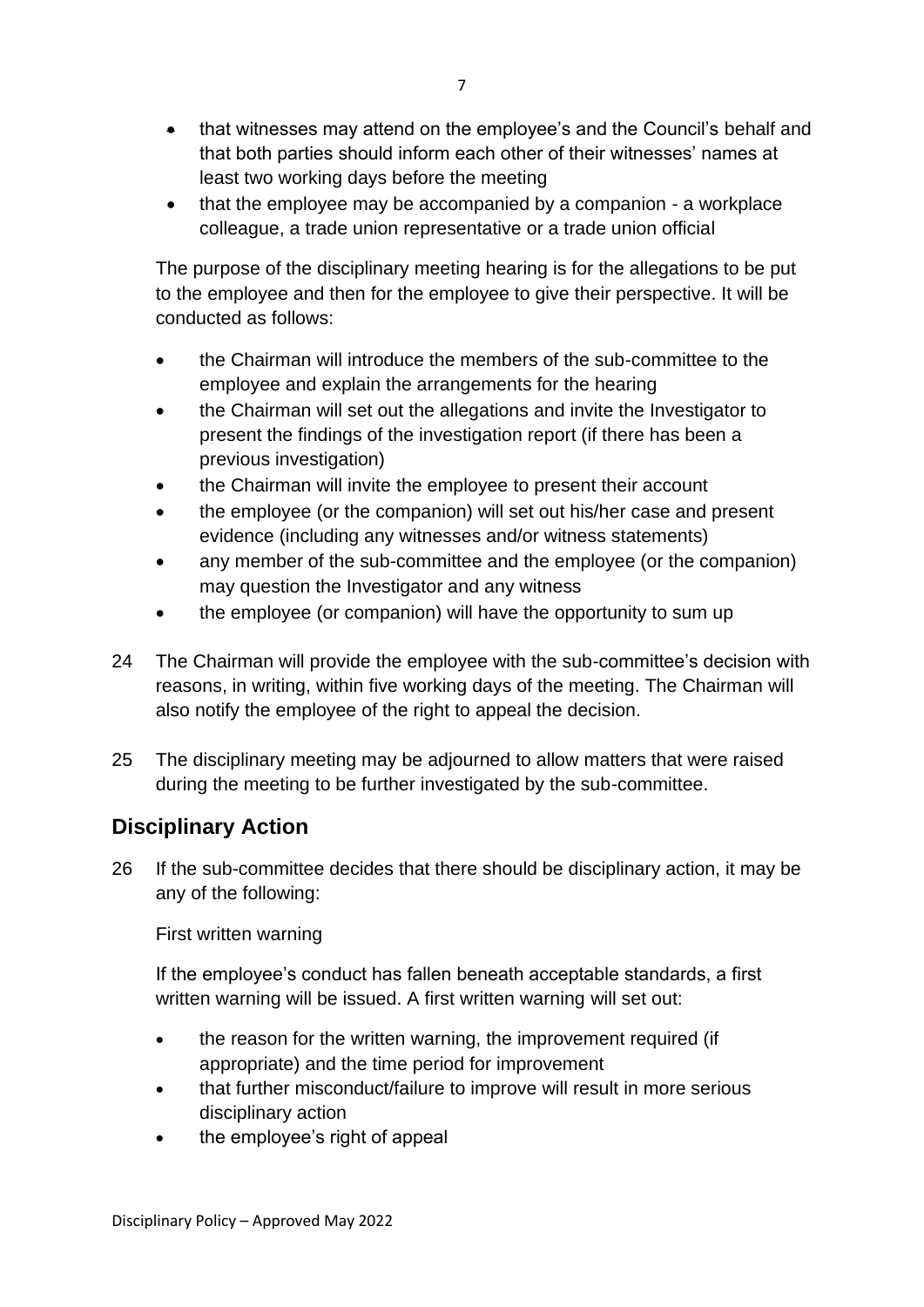• that a note confirming the written warning will be placed on the employee's personnel file, that a copy will be provided to the employee and that the warning will remain in force for a specified period of time (e.g. 12 months).

### **Final Written Warning**

If the offence is sufficiently serious, or if there is further misconduct or a failure to improve sufficiently during the currency of a prior warning, the employee will be given a final written warning. A final written warning will set out:

- the reason for the final written warning, the improvement required (if appropriate) and the time period for improvement
- that further misconduct/failure to improve will result in more serious disciplinary action up to and including dismissal
- the employee's right of appeal
- that a note confirming the final written warning will be placed on the employee's personnel file, that a copy will be provided to the employee and that the warning will remain in force for a specified period of time (e.g. 12 months).

#### **Dismissal**

The Council may dismiss:

- for gross misconduct
- if there is no improvement within the specified time period, in the conduct which has been the subject of a final written warning
- if another instance of misconduct has occurred and a final written warning has already been issued and remains in force.
- 27 The Council will consider very carefully a decision to dismiss. If an employee is dismissed, he/she will receive a written statement of the reasons for his/her dismissal, the date on which the employment will end and details of his/her right of appeal. If the sub-committee decides to take no disciplinary action, no record of the matter will be retained on the employee's personnel file. Action taken as a result of the disciplinary meeting will remain in force unless it is modified as a result of an appeal.

# **The Appeal**

28 An employee who is the subject of disciplinary action will be notified of the right of appeal. His/her written notice of appeal must be received by the Council within five working days of the employee receiving written notice of the disciplinary action and must specify the grounds for appeal.